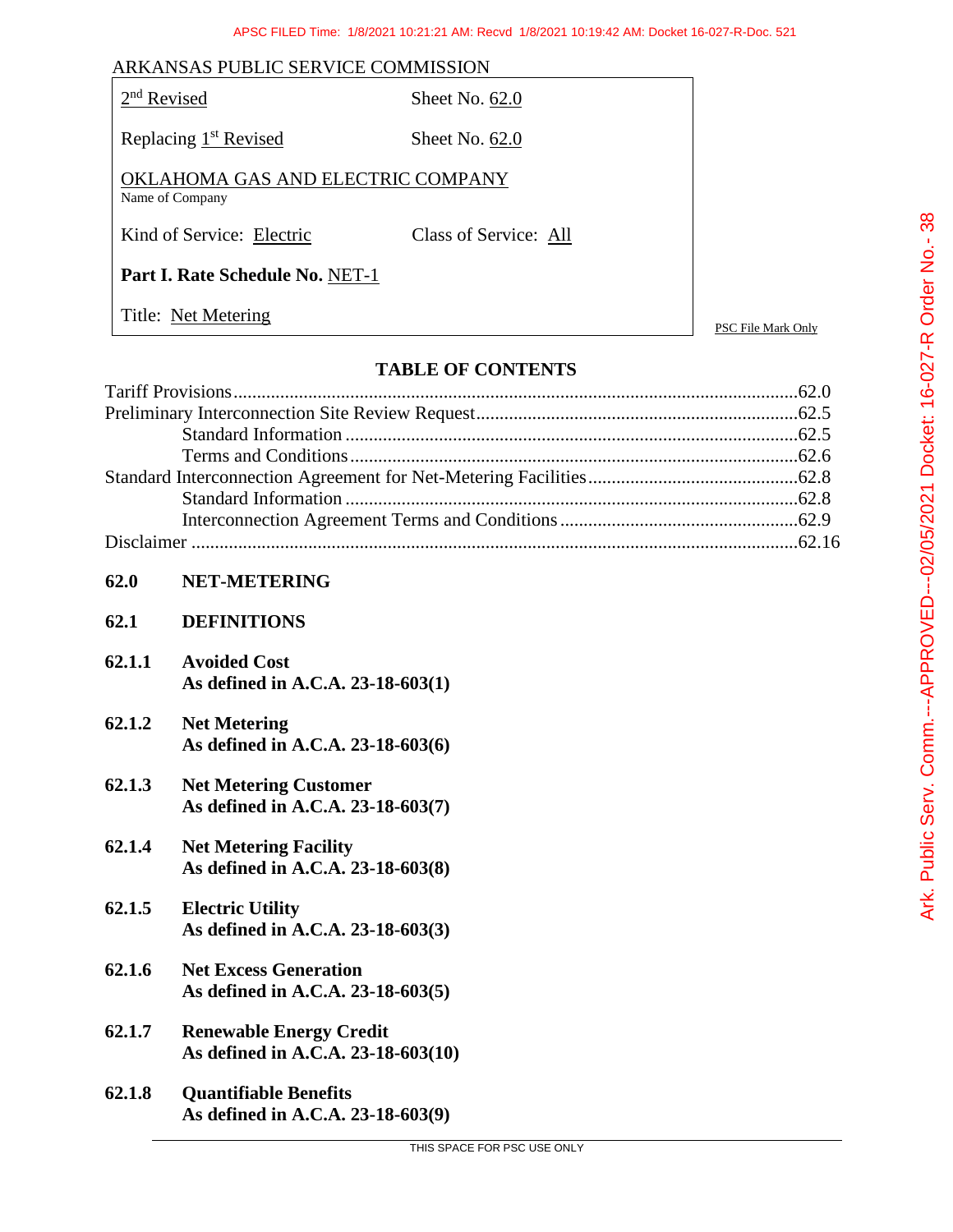| ARKANSAS PUBLIC SERVICE COMMISSION                   |                       |                    |
|------------------------------------------------------|-----------------------|--------------------|
| $2nd$ Revised                                        | Sheet No. $62.1$      |                    |
| Replacing 1 <sup>st</sup> Revised                    | Sheet No. $62.1$      |                    |
| OKLAHOMA GAS AND ELECTRIC COMPANY<br>Name of Company |                       |                    |
| Kind of Service: Electric                            | Class of Service: All |                    |
| Part I. Rate Schedule No. NET-1                      |                       |                    |
| Title: Net Metering                                  |                       | PSC File Mark Only |

# **62.2. AVAILABILITY**

62.2.1. Service under the provisions of this tariff is available to any residential or any other customer who takes service under standard rate schedule(s) Residential Service Standard Rate (R-1), Residential Demand Rate (R-kW), Residential Time-of-Use Rate (R-TOU), Residential Variable Peak Pricing (R-VPP), General Service Standard Rate (GS-1), General Service Demand Rate (GS-kW), General Service Time-of-Use Rate (GSTOU), General Service Variable Peak Pricing (GS-VPP), Municipal Water Pumping (MP) (Closed), Athletic Field Lighting (AFL) (Closed), Power and Light Rate (PL-1), or Power and Light Time-of-Use (PL-TOU) who is a Net-Metering Customer and who has obtained a signed Standard Interconnection Agreement for Net-Metering Facilities with an Electric Utility. The generating capacity of Net-Metering Facilities may not exceed the greater of: 1) twenty-five kilowatts (25 kW) or 2) one hundred percent (100%) of the Net-Metering Customer's highest monthly usage in the previous twelve (12) months for Residential Use. The generating capacity of Net-Metering Facilities may not exceed one thousand kilowatts (1,000 kW) for non-residential use unless otherwise allowed by the Commission. Net-Metering is intended primarily to offset part or all of the customer's energy use.

The provisions of the customer's standard rate schedule are modified as specified herein.

62.2.2. Net-Metering Customers taking service under the provisions of this tariff may not simultaneously take service under the provisions of any other alternative source generation or co-generation tariff except as provided in the Net-Metering Rules.

### **62.3. MONTHLY BILLING**

- 62.3.1. The Electric Utility shall separately meter, bill, and credit each Net-Metering Facility even if one (1) or more Net-Metering Facilities are under common ownership.
- 62.3.2. On a monthly basis, the Net-Metering Customer shall be billed the charges applicable under the currently effective standard rate schedule and any appropriate rider schedules. Under Net-Metering, only the kilowatt hour (kWh) units of a Net–Metering Customer's bill are netted.
- 62.3.3. If the kWhs supplied by the Electric Utility exceeds the kWhs generated by the Net-Metering Facility and fed back to the Electric Utility during the Billing Period, the Net-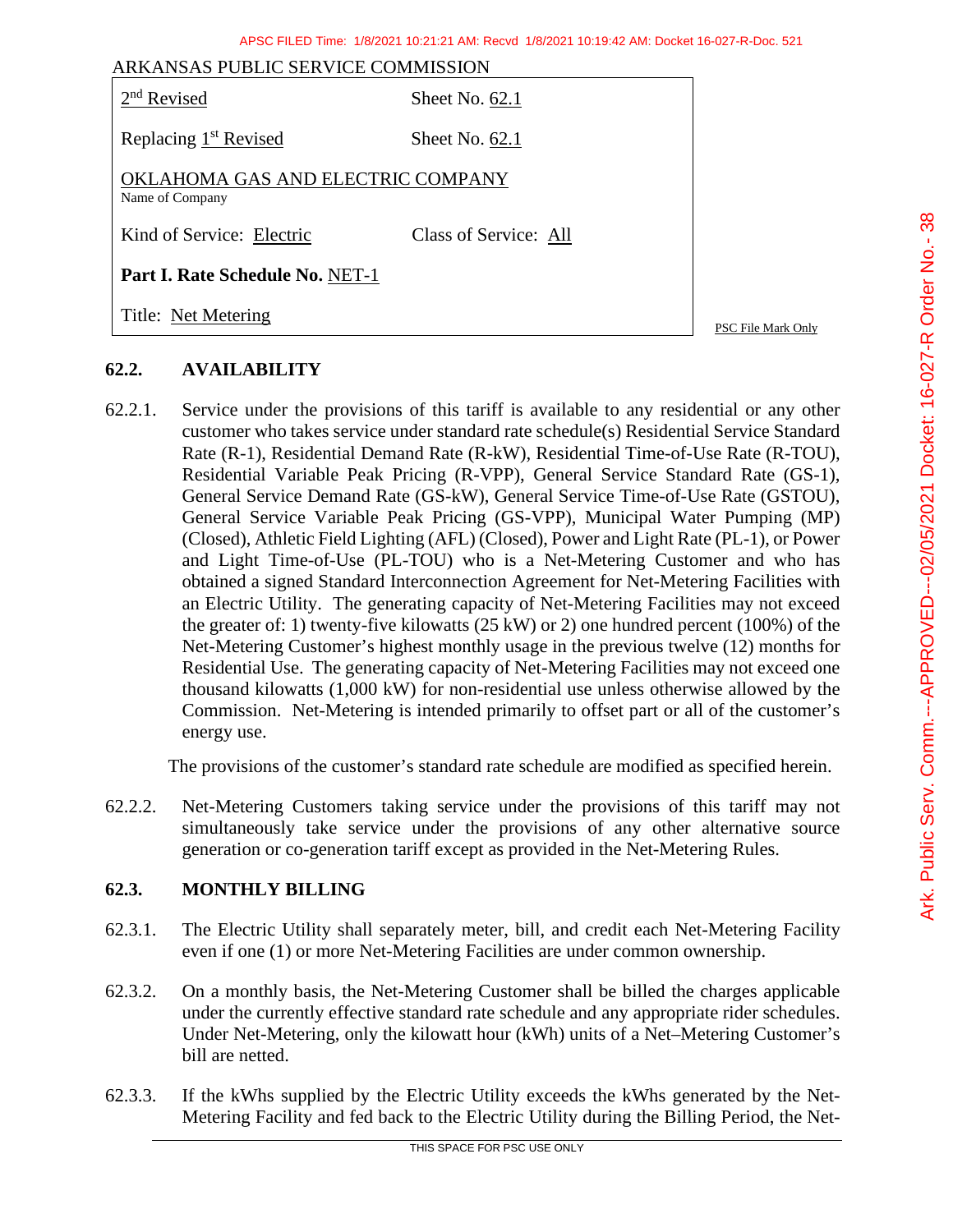|                 | ARKANSAS PUBLIC SERVICE COMMISSION | APSC FILED Time: 1/8/2021 10:21:21 AM: Recvd 1/8/2021 10:19:42 AM: Docket 16-027-R-Doc. 521                                                                                                                                                                                                                                                                                                                                                                                                                                                                                                                                    |                    |                                                    |
|-----------------|------------------------------------|--------------------------------------------------------------------------------------------------------------------------------------------------------------------------------------------------------------------------------------------------------------------------------------------------------------------------------------------------------------------------------------------------------------------------------------------------------------------------------------------------------------------------------------------------------------------------------------------------------------------------------|--------------------|----------------------------------------------------|
| $2nd$ Revised   |                                    | Sheet No. 62.2                                                                                                                                                                                                                                                                                                                                                                                                                                                                                                                                                                                                                 |                    |                                                    |
|                 | Replacing 1 <sup>st</sup> Revised  | Sheet No. 62.2                                                                                                                                                                                                                                                                                                                                                                                                                                                                                                                                                                                                                 |                    |                                                    |
| Name of Company | OKLAHOMA GAS AND ELECTRIC COMPANY  |                                                                                                                                                                                                                                                                                                                                                                                                                                                                                                                                                                                                                                |                    |                                                    |
|                 | Kind of Service: Electric          | Class of Service: All                                                                                                                                                                                                                                                                                                                                                                                                                                                                                                                                                                                                          |                    | $\alpha$                                           |
|                 | Part I. Rate Schedule No. NET-1    |                                                                                                                                                                                                                                                                                                                                                                                                                                                                                                                                                                                                                                |                    | Order No                                           |
|                 | Title: Net Metering                |                                                                                                                                                                                                                                                                                                                                                                                                                                                                                                                                                                                                                                | PSC File Mark Only |                                                    |
| 2.3.4           | standard rate schedule.            | Metering Customer shall be billed for the net billable kWhs supplied by the Electric<br>Utility in accordance with the rates and charges under the Net-Metering Customer's<br>For Net-Metering Customers who receive service under a rate that does not include a<br>demand component, the Electric Utility shall credit a Net-Metering Customer with the<br>amount of any accumulated Net Excess Generation as measured in kWh or kWh<br>multiplied by the applicable retail rate in the next applicable billing period and base the<br>bill of the Net-Metering Customer on the net amount of electricity as measured in kWh |                    | $16-027 - R$<br>Docket <sup>.</sup><br><b>2006</b> |

- 62.3.4 For Net-Metering Customers who receive service demand component, the Electric Utility shall credit a Netamount of any accumulated Net Excess Gen multiplied by the applicable retail rate in the next bill of the Net-Metering Customer on the net amount of electricity as measured in kWh or kWh multipled by the applicable retail rate that the Net Metering Customer has received from or fed back to the Electric Utility during the billing period.
- 62.3.5 For Net-Metering Customers who receive service under a rate that includes a demand component with a generating capacity of 1,000 kW or less, the Electric Utility shall credit the Net-Metering Customer with any accumulated Net Excess Generation as measured in kWh in the next applicable billing period and base the bill of the Net-Metering Customer on the net amount of electricity as measured in kWh that the Net-Metering Customer has received from or fed back to the Electric Utility during the billing period.
- 62.3.6 For Net-Metering Customers who receive service under a rate that includes a demand component with a generating capacity over 1,000 kW and up to 20 MW and who receive approval to exceed the statutory limits under Ark. Code Ann. § 23-18-604(b)(9), the Electric Utility shall credit a Net-Metering Customer with the amount of any accumulated Net Excess Generation as measured in kWh in the next applicable billing period and base the bill of the Net-Metering Customer on the net amount of electricity as measured in kWh that the Net-Metering Customer has received from or fed back to the electric utility during the billing period.

The Electric Utility shall also bill the Net-Metering Customer a grid charge.

Grid Charge Rate: \$0.00

62.3.7. If the kWhs generated by the Net-Metering Facility and fed back to the Electric Utility during the Billing Period exceed the kWhs supplied by the Electric Utility to the Net-Metering Customer during the applicable Billing Period, the Electric Utility shall credit the Net-Metering Customer with any accumulated Net Excess Generation in the next applicable Billing Period.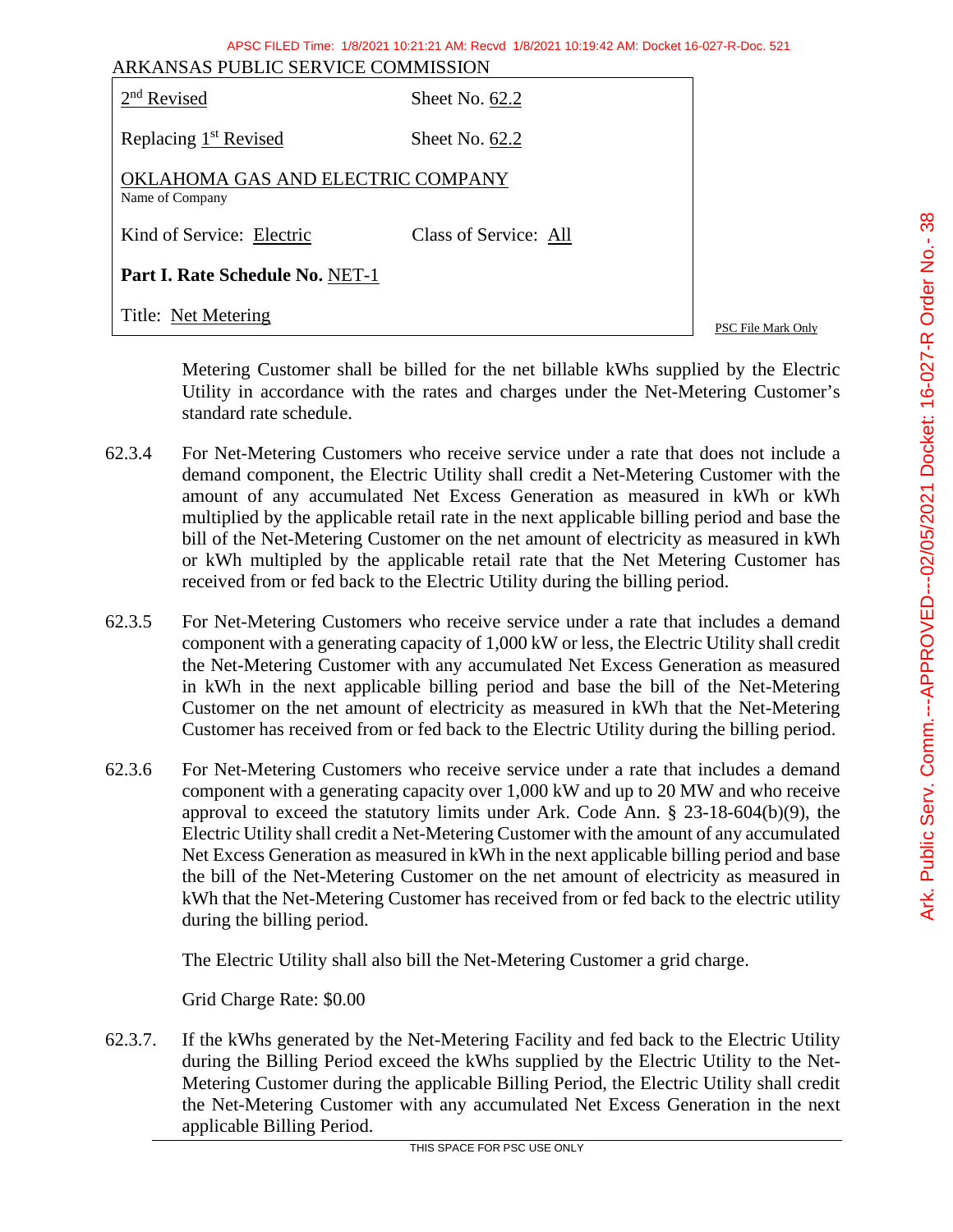APSC FILED Time: 2/1/2021 12:11:48 PM: Recvd 2/1/2021 12:10:38 PM: Docket 16-027-R-Doc. 548

| ARKANSAS PUBLIC SERVICE COMMISSION<br>$2nd$ Revised  | Sheet No. $62.3$      |                    |
|------------------------------------------------------|-----------------------|--------------------|
| Replacing 1 <sup>st</sup> Revised                    | Sheet No. $62.3$      |                    |
| OKLAHOMA GAS AND ELECTRIC COMPANY<br>Name of Company |                       |                    |
| Kind of Service: Electric                            | Class of Service: All |                    |
| <b>Part I. Rate Schedule No. NET-1</b>               |                       |                    |
| Title: Net Metering                                  |                       | PSC File Mark Only |

- 62.3.8. Net Excess Generation shall first be credited to the Net-Metering Customer's meter to which the Net-Metering Facility is physically attached (Generation Meter).
- 62.3.9. After application of 62.3.8 and upon request of the Net-Metering Customer pursuant to 62.3.11, any remaining Net Excess Generation shall be credited to one or more of the Net-Metering Customer's meters (Additional Meters) in the rank order provided by the Net-Metering Customer.
- 62.3.10. Net Excess Generation shall be credited as described in 62.3.8 and 62.3.9 during subsequent Billing Periods; the Net Excess Generation credits remaining in a Net-Metering Customer's account at the close of a billing cycle shall not expire and shall be carried forward to subsequent billing cycles indefinitely. For Net Excess Generation credits older than twenty-four (24) months, a Net-Metering Customer may elect to have the Electric Utility purchase the Net Excess Generation credits in the Net-Metering Customer's account at the Electric Utility's Avoided Cost plus any additional sum determined under the Net Metering Rules, if the sum to be paid to the Net-Metering Customer is at least one hundred dollars (\$100). An Electric Utility shall purchase at the Electric Utility's Avoided Cost, plus any additional sum determined under the Net Metering Rules any Net Excess Generation credits remaining in a Net-Metering Customer's account when the Net-Metering Customer:

1) ceases to be a customer of the Electric Utility;

2) ceases to operate the Net-Metering Facility; or

3) transfers the Net-Metering Facility to another person.

When purchasing Net Excess Generation credits from a Net-Metering Customer, the Electric Utility shall calculate the payment based on its Avoided Costs plus any additional sum determined under the Net Metering Rules for the current year.

- 62.3.11. Upon request from a Net-Metering Customer an Electric Utility must apply Net Excess Generation to the Net-Metering Customer's Additional Meters provided that:
	- (a) The Net-Metering Customer must give at least 30 days' notice to the Electric Utility.
	- (b) The Additional Meter(s) must be identified at the time of the request. Additional Meter(s) shall be under common ownership within a single Electric Utility's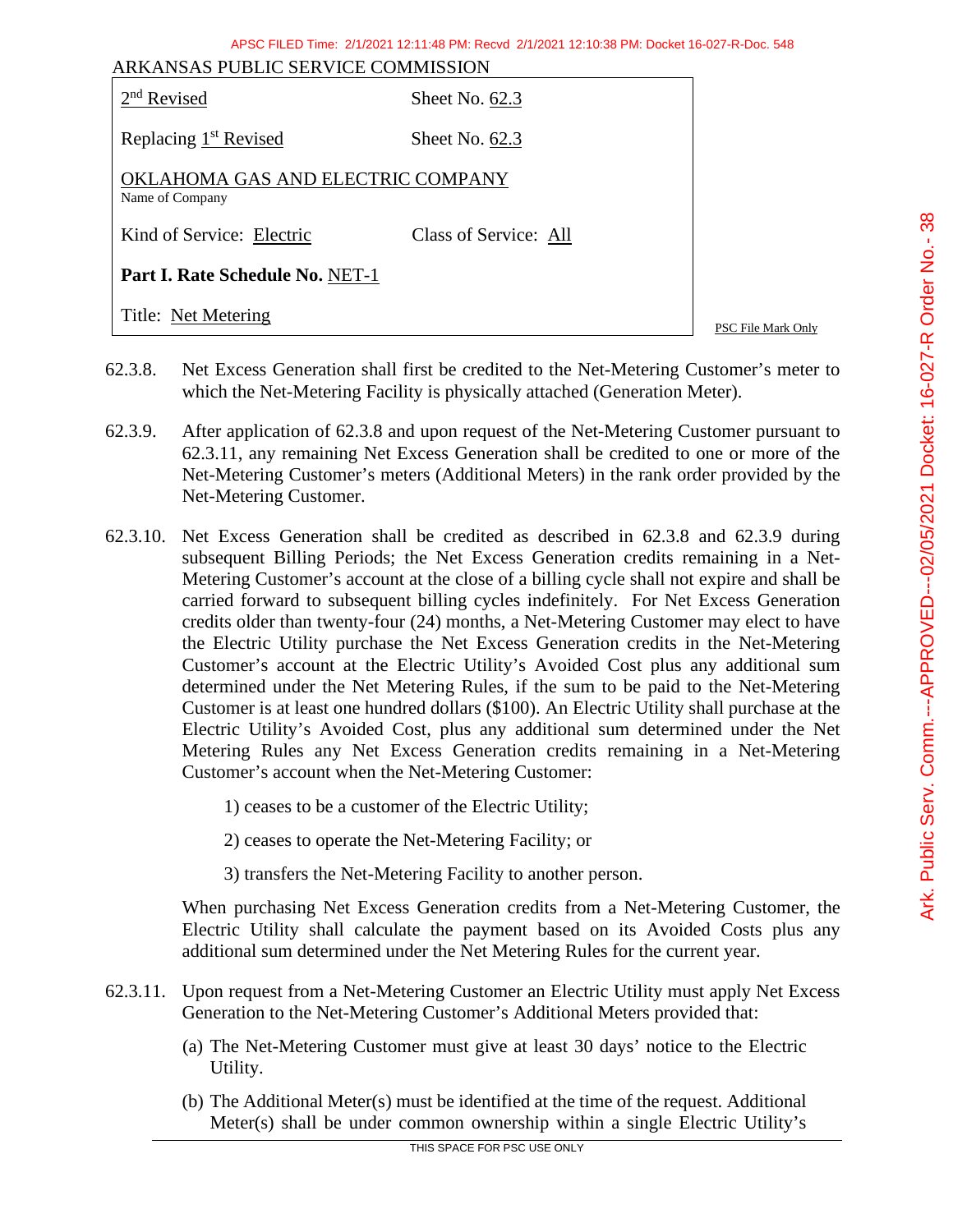| ARKANSAS PUBLIC SERVICE COMMISSION                   |                       |                           |
|------------------------------------------------------|-----------------------|---------------------------|
| $2nd$ Revised                                        | Sheet No. 62.4        |                           |
| Replacing 1 <sup>st</sup> Revised                    | Sheet No. 62.4        |                           |
| OKLAHOMA GAS AND ELECTRIC COMPANY<br>Name of Company |                       |                           |
| Kind of Service: Electric                            | Class of Service: All |                           |
| Part I. Rate Schedule No. NET-1                      |                       |                           |
| Title: Net Metering                                  |                       | <b>PSC File Mark Only</b> |

service area; shall be used to measure the Net-Metering Customer's requirements for electricity; may be in a different class of service than the Generation Meter; shall be assigned to one, and only one, Generation Meter; shall not be a Generation Meter; and shall not be associated with unmetered service.

APSC FILED Time: 1/8/2021 10:21:21 AM: Recvd 1/8/2021 10:19:42 AM: Docket 16-027-R-Doc. 521

However, the common ownership requirement shall not apply if more than two customers that are governmental entities or other entities that are exempt from state and federal income tax defined under 23-18-603(7)(c) co-locate at a site hosting the Net Metering Facility.

- (c) In the event that more than one of the Net-Metering Customer's meters is identified, the Net-Metering Customer must designate the rank order for the Additional Meters to which excess kWh are to be applied. The Net-Metering Customer cannot designate the rank order more than once during the Annual Billing Cycle.
- 62.3.12. Any Renewable Energy Credit created as the result of electricity supplied by a Net-Metering Customer is the property of the Net-Metering Customer that generated the Renewable Energy Credit.
- 62.3.13. Grandfathering shall be governed by Ark. Code Ann. 23-18-604(b)(10).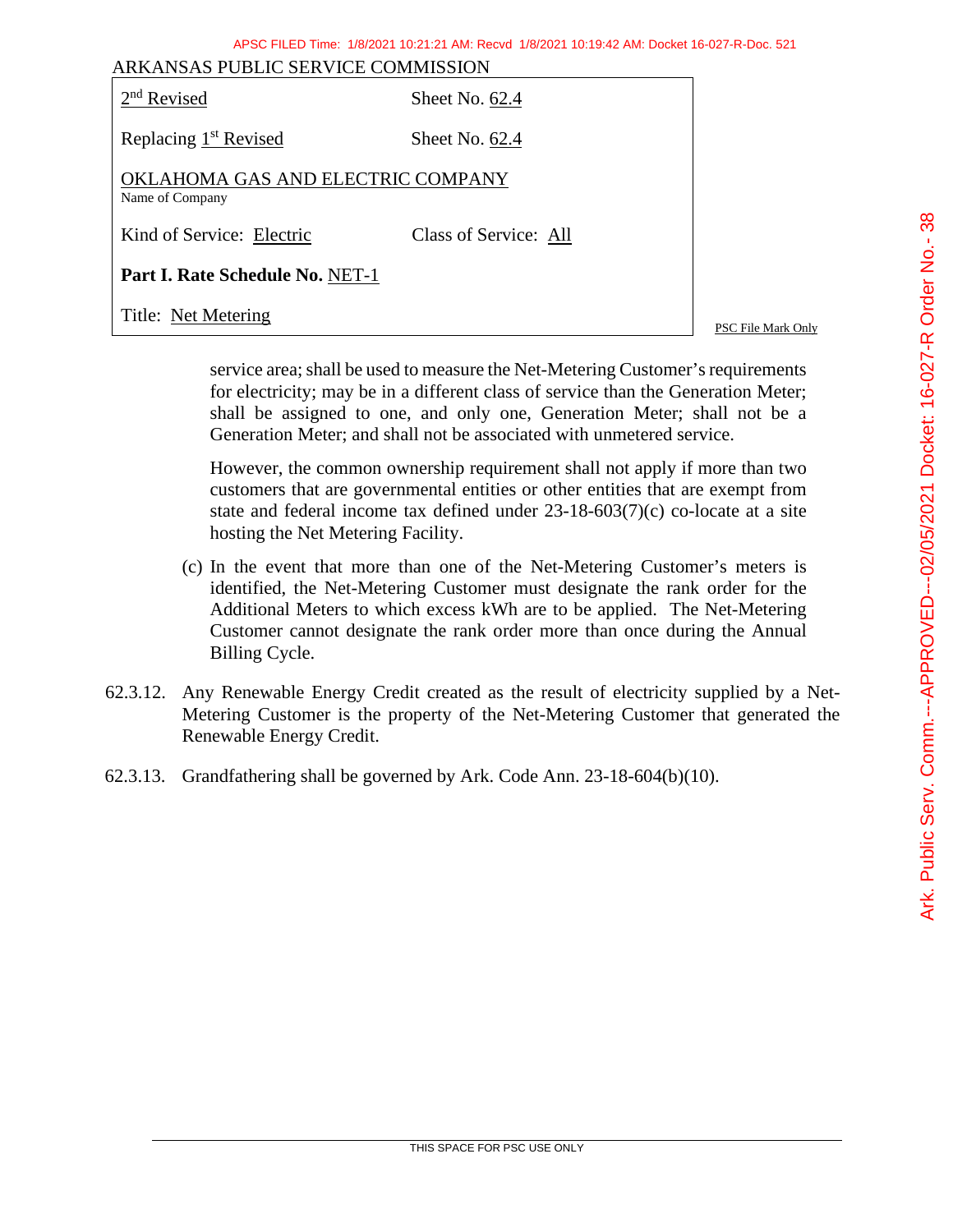#### ARKANSAS PUBLIC SERVICE COMMISSION

Sheet No.  $62.5$ 

Replacing 2<sup>nd</sup> Revised Sheet No. 62.5

OKLAHOMA GAS AND ELECTRIC COMPANY Name of Company

Kind of Service: Electric Class of Service: All

**Part I. Rate Schedule No.** NET-1

Title: Net Metering PSC File Mark Only

#### **PRELIMINARY INTERCONNECTION SITE REVIEW REQUEST**

# **I. STANDARD INFORMATION**

#### **Section 1. Customer Information**

| Contact Person:                                                                                                |                                                                                                                                                                                                                                                                                         |
|----------------------------------------------------------------------------------------------------------------|-----------------------------------------------------------------------------------------------------------------------------------------------------------------------------------------------------------------------------------------------------------------------------------------|
|                                                                                                                |                                                                                                                                                                                                                                                                                         |
|                                                                                                                | City: State: Zip Code:                                                                                                                                                                                                                                                                  |
|                                                                                                                | Facility Location (if different from above):                                                                                                                                                                                                                                            |
|                                                                                                                | Daytime Phone: <u>New York: Evening Phone:</u> New York: New York: New York: New York: New York: New York: New York: New York: New York: New York: New York: New York: New York: New York: New York: New York: New York: New York:                                                      |
|                                                                                                                | E-Mail Address:<br>If the requested point of interconnection is the same as an existing electric service, provide the                                                                                                                                                                   |
|                                                                                                                |                                                                                                                                                                                                                                                                                         |
| electric service account number:                                                                               |                                                                                                                                                                                                                                                                                         |
|                                                                                                                | Additional Customer Accounts (from electric bill) to be credited with Net Excess Generation:                                                                                                                                                                                            |
| made):<br><u> 1989 - Johann Stoff, fransk politik (d. 1989)</u>                                                | Annual Energy Requirements (kWh) in the previous twelve (12) months for the account physically<br>attached to the Net-Metering Facility and for any additional accounts listed (in the absence of<br>historical data reasonable estimates for the class and character of service may be |
| Type of Facility (circle one)                                                                                  |                                                                                                                                                                                                                                                                                         |
| Customer Owned Leased Service Agreement                                                                        |                                                                                                                                                                                                                                                                                         |
| Section 2. Owner Information (if different from customer information)                                          |                                                                                                                                                                                                                                                                                         |
|                                                                                                                | Contact Person: 2008. Contact Person:                                                                                                                                                                                                                                                   |
|                                                                                                                |                                                                                                                                                                                                                                                                                         |
|                                                                                                                | City: City: State: City: City: City: City: City: City: City: City: City: City: City: City: City: City: City: City: City: City: City: City: City: City: City: City: City: City: City: City: City: City: City: City: City: City:                                                          |
|                                                                                                                |                                                                                                                                                                                                                                                                                         |
| Email Address: No. 1996. All Annual Address: No. 1997. The Manual Address: No. 1997. The Manual Address: No. 1 |                                                                                                                                                                                                                                                                                         |
| <b>Section 3. • Generation Facility Information</b>                                                            |                                                                                                                                                                                                                                                                                         |
|                                                                                                                | System Type: Solar Wind Hydro Geothermal Biomass Fuel Cell Micro Turbine Energy                                                                                                                                                                                                         |
| Storage Device (circle all that apply)                                                                         |                                                                                                                                                                                                                                                                                         |
|                                                                                                                |                                                                                                                                                                                                                                                                                         |
|                                                                                                                |                                                                                                                                                                                                                                                                                         |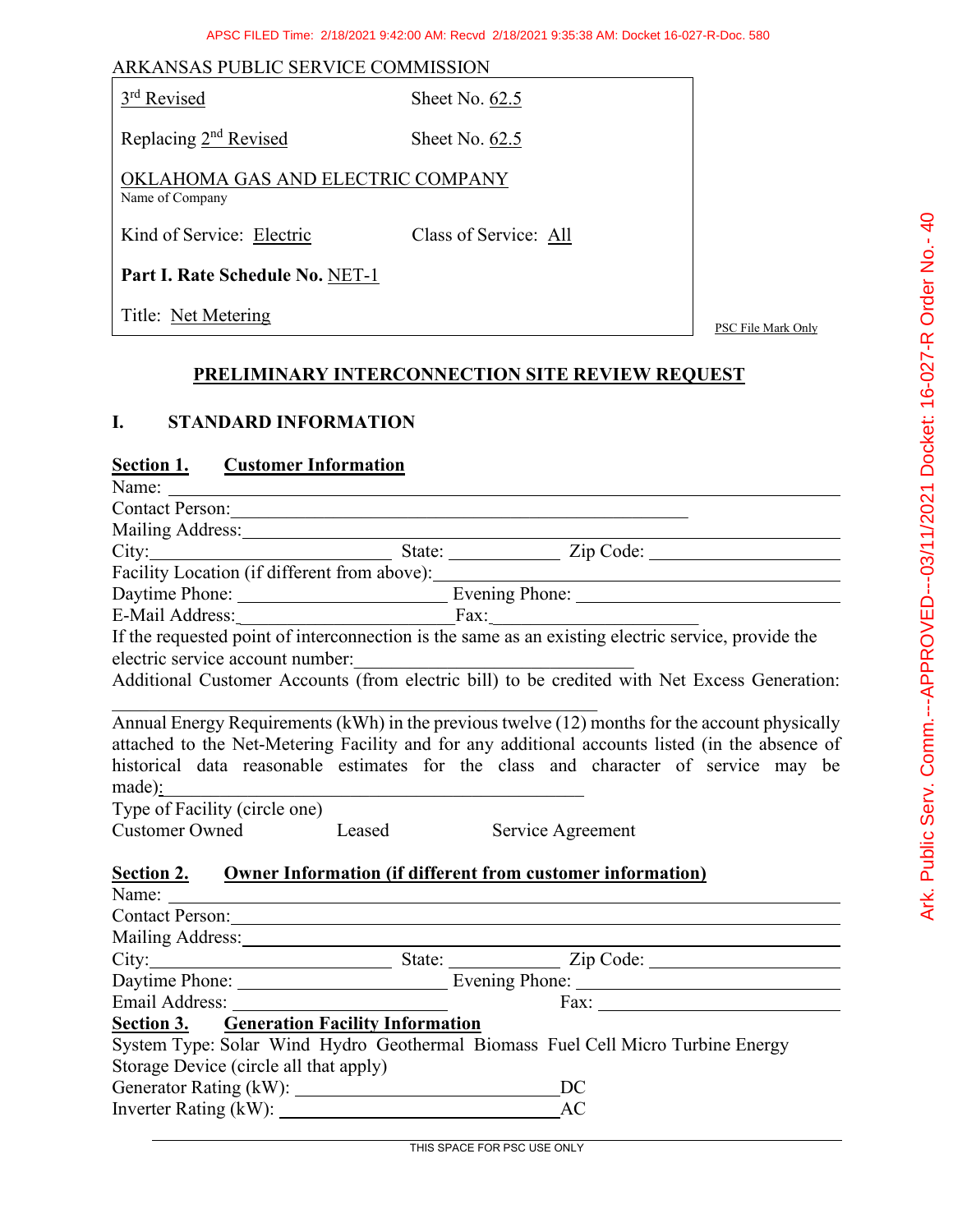| ARKANSAS PUBLIC SERVICE COMMISSION                   |                       |                    |
|------------------------------------------------------|-----------------------|--------------------|
| 3 <sup>rd</sup> Revised                              | Sheet No. $62.6$      |                    |
| Replacing 2 <sup>nd</sup> Revised                    | Sheet No. 62.6        |                    |
| OKLAHOMA GAS AND ELECTRIC COMPANY<br>Name of Company |                       |                    |
| Kind of Service: Electric                            | Class of Service: All |                    |
| Part I. Rate Schedule No. NET-1                      |                       |                    |
| Title: Net Metering                                  |                       | PSC File Mark Only |

Expected Capacity Factor:

Expected annual production of electrical energy (kWh) of the facility calculated using industry recognized simulation model (PVWatts, etc):

#### **Section 4. Interconnection Information**

Attach a detailed electrical diagram showing the configuration of all generating facility equipment, including protection and control schemes.

Requested Point of Interconnection:

Customer-Site Load (kW) at Net-Metering Facility location (if none, so state):

 $\mathcal{L}_\text{G}$ 

Interconnection Request: Single Phase: Three Phase:

#### **Section 5. Signature**

I hereby certify that, to the best of my knowledge, all the information provided in this Preliminary Interconnection Site Review is true and correct.

| Net-Metering Customer Signature:              | Date: |
|-----------------------------------------------|-------|
| Owner Signature (if different from Customer): | Date: |

# **II. TERMS AND CONDITIONS**

# **Section 1. Requirements for Request**

For the purpose of requesting that the Electric Utility conduct a preliminary interconnection site review for a proposed Net-Metering Facility pursuant to the requirement of Rule 2.06.B.4, or as otherwise requested by the customer, the customer shall notify the Electric Utility by submitting a completed Preliminary Interconnection Site Review Request. The customer shall submit a separate Preliminary Interconnection Site Review Request for each point of interconnection if information about multiple points of interconnection is requested. Part 1, Standard Information, Sections 1 through 4 of the Preliminary Interconnection Site Review Request must be completed for the notification to be valid. If mailed, the date of notification shall be the third day following the mailing of the Preliminary Interconnection Site Review Request. The Electric Utility shall provide a copy of the Preliminary Interconnection Site Review Request to the customer upon request.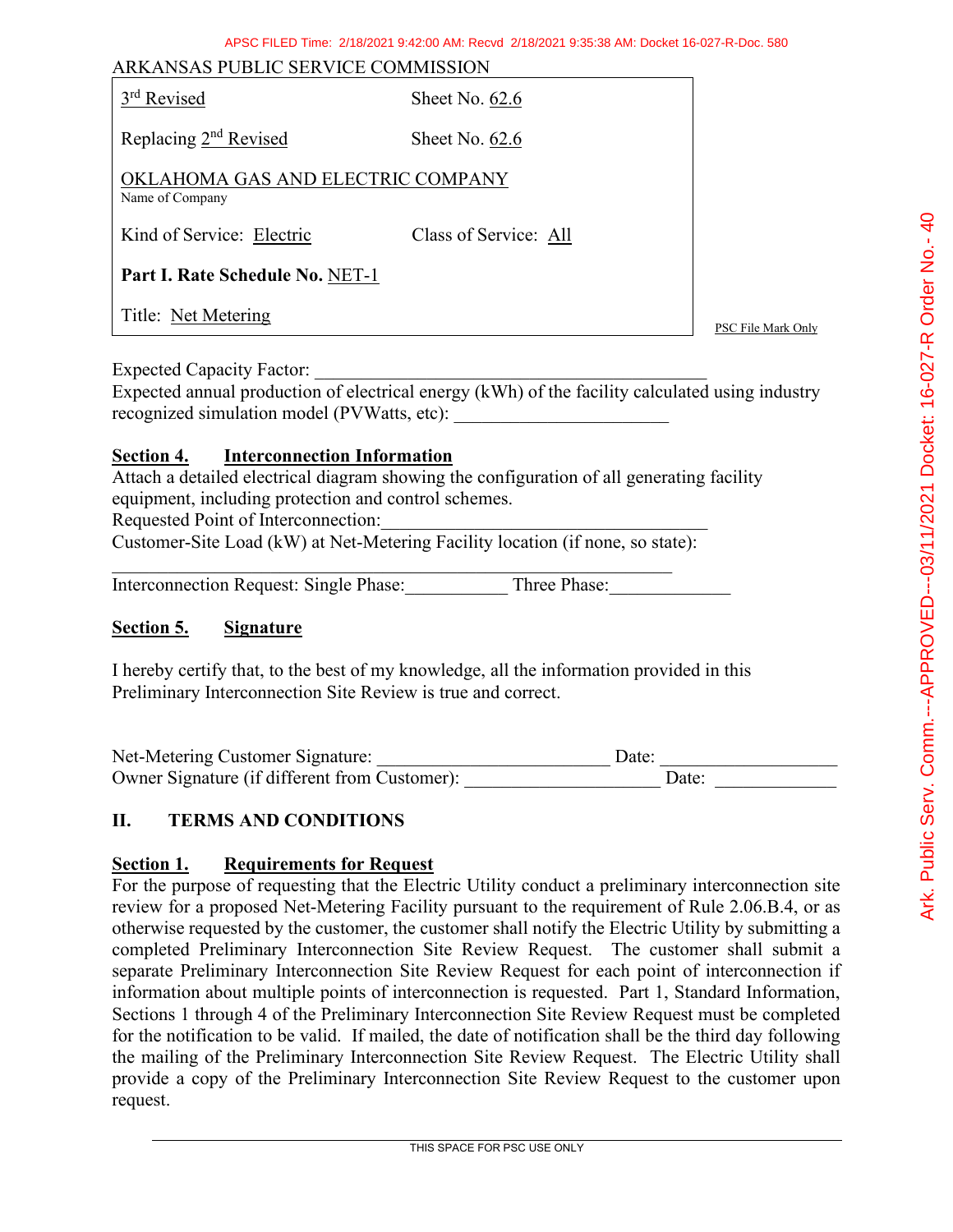|  | APSC FILED Time: 2/18/2021 9:42:00 AM: Recyd 2/18/2021 9:35:38 AM: Docket 16-027-R-Doc. 580 |
|--|---------------------------------------------------------------------------------------------|
|--|---------------------------------------------------------------------------------------------|

| ARKANSAS PUBLIC SERVICE COMMISSION                   |                       |                    |
|------------------------------------------------------|-----------------------|--------------------|
| 3 <sup>rd</sup> Revised                              | Sheet No. 62.7        |                    |
| Replacing 2 <sup>nd</sup> Revised                    | Sheet No. 62.7        |                    |
| OKLAHOMA GAS AND ELECTRIC COMPANY<br>Name of Company |                       |                    |
| Kind of Service: Electric                            | Class of Service: All |                    |
| Part I. Rate Schedule No. NET-1                      |                       |                    |
| Title: Net Metering                                  |                       | PSC File Mark Only |

#### **Section 2. Utility Review**

Following submission of the Preliminary Interconnection Site Review Request by the customer the Electric Utility shall review the plans of the facility interconnection and provide the results of its review to the customer, in writing, within 30 calendar days. If the customer requests that multiple interconnection site reviews be conducted the Electric Utility shall make reasonable efforts to provide the customer with the results of the review within 30 calendar days. If the Electric Utility cannot meet the deadline it will provide the customer with an estimated date by which it will complete the review. Any items that would prevent Parallel Operation due to violation of safety standards and/or power generation limits shall be explained along with a description of the modifications necessary to remedy the violations.

The preliminary interconnection site review is non-binding and need only include existing data and does not require the Electric Utility to conduct a study or other analysis of the proposed interconnection site in the event that data is not readily available. The Electric Utility shall notify the customer if additional site screening may be required prior to interconnection of the facility. The customer shall be responsible for the actual costs for conducting the preliminary interconnection site review and any subsequent costs associated with site screening that may be required.

#### **Section 3. Application to Exceed 1,000 kW Net-Metering Facility Size Limit**

This Preliminary Interconnection Site Review Request and the results of the Electric Utility's review of the facility interconnection shall be filed with the Commission with the customer's application to exceed the 1,000 kW facility size limit pursuant to Net Metering Rule 2.06.B.4.

#### **Section 4. Standard Interconnection Agreement**

The preliminary interconnection site review does not relieve the customer of the requirement to execute a Standard Interconnection Agreement prior to interconnection of the facility.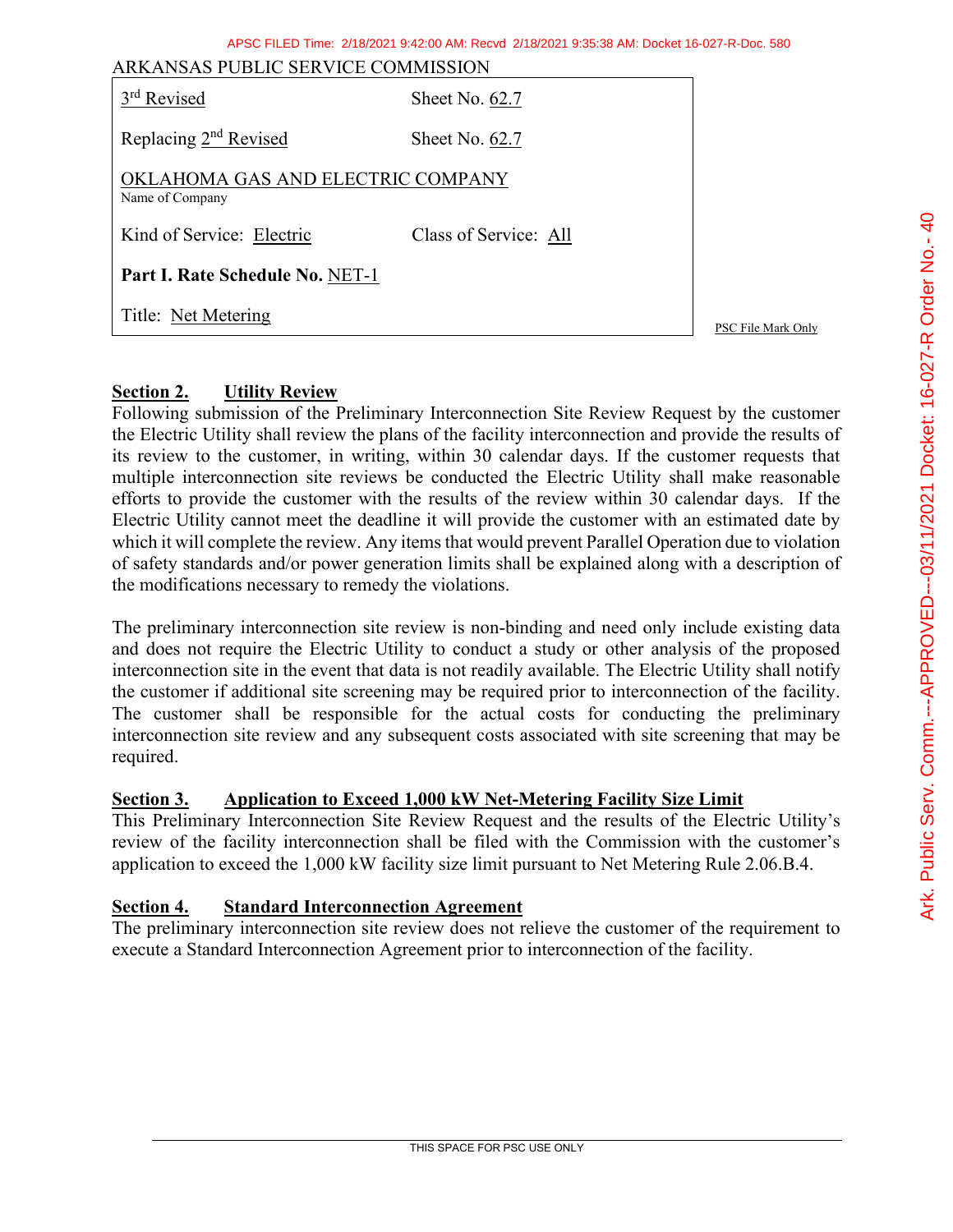|  |  |  | ARKANSAS PUBLIC SERVICE COMMISSION |
|--|--|--|------------------------------------|
|--|--|--|------------------------------------|

| 3 <sup>rd</sup> Revised |  |
|-------------------------|--|
|                         |  |

Sheet No.  $62.8$ 

Replacing 2<sup>nd</sup> Revised Sheet No. 62.8

OKLAHOMA GAS AND ELECTRIC COMPANY Name of Company

Kind of Service: Electric Class of Service: All

**Part I. Rate Schedule No.** NET-1

Title: <u>Net Metering</u> PSC File Mark Only

# **STANDARD INTERCONNECTION AGREEMENT FOR NET-METERING FACILITIES**

### **I. STANDARD INFORMATION**

# **Section 1. Customer Information**

| <u> 5000000 1.</u> | <u>Customer</u> miormation                                                                                                                                                                                                                                                                                                                                                                                    |                        |
|--------------------|---------------------------------------------------------------------------------------------------------------------------------------------------------------------------------------------------------------------------------------------------------------------------------------------------------------------------------------------------------------------------------------------------------------|------------------------|
|                    | Name: $\frac{1}{\sqrt{1-\frac{1}{2}}\sqrt{1-\frac{1}{2}}\sqrt{1-\frac{1}{2}}\sqrt{1-\frac{1}{2}}\sqrt{1-\frac{1}{2}}\sqrt{1-\frac{1}{2}}\sqrt{1-\frac{1}{2}}\sqrt{1-\frac{1}{2}}\sqrt{1-\frac{1}{2}}\sqrt{1-\frac{1}{2}}\sqrt{1-\frac{1}{2}}\sqrt{1-\frac{1}{2}}\sqrt{1-\frac{1}{2}}\sqrt{1-\frac{1}{2}}\sqrt{1-\frac{1}{2}}\sqrt{1-\frac{1}{2}}\sqrt{1-\frac{1}{2}}\sqrt{1-\frac{1}{2}}\sqrt{1-\frac{1}{2}}$ |                        |
|                    |                                                                                                                                                                                                                                                                                                                                                                                                               |                        |
|                    | City: City: State: Zip Code:                                                                                                                                                                                                                                                                                                                                                                                  |                        |
|                    | Facility Location (if different from above): ___________________________________                                                                                                                                                                                                                                                                                                                              |                        |
|                    |                                                                                                                                                                                                                                                                                                                                                                                                               |                        |
|                    | Utility Customer Account Number (from electric bill) to which the Net-Metering Facility is                                                                                                                                                                                                                                                                                                                    |                        |
|                    |                                                                                                                                                                                                                                                                                                                                                                                                               |                        |
|                    |                                                                                                                                                                                                                                                                                                                                                                                                               |                        |
|                    | Customer Owned Leased                                                                                                                                                                                                                                                                                                                                                                                         | Service Agreement      |
|                    |                                                                                                                                                                                                                                                                                                                                                                                                               |                        |
|                    | <b>Section 2. Owner Information</b>                                                                                                                                                                                                                                                                                                                                                                           |                        |
|                    |                                                                                                                                                                                                                                                                                                                                                                                                               |                        |
|                    | Contact Person: Note of the Contact Person:                                                                                                                                                                                                                                                                                                                                                                   |                        |
|                    |                                                                                                                                                                                                                                                                                                                                                                                                               |                        |
|                    | City: City: City: City: City: City: City: City: City: City: City: City: City: City: City: City: City: City: City: City: City: City: City: City: City: City: City: City: City: City: City: City: City: City: City: City: City:                                                                                                                                                                                 |                        |
|                    |                                                                                                                                                                                                                                                                                                                                                                                                               |                        |
|                    |                                                                                                                                                                                                                                                                                                                                                                                                               |                        |
|                    |                                                                                                                                                                                                                                                                                                                                                                                                               |                        |
|                    | <b>Section 3. • Generation Facility Information</b>                                                                                                                                                                                                                                                                                                                                                           |                        |
|                    | System Type: Solar Wind Hydro Geothermal Biomass Fuel Cell Micro Turbine Energy                                                                                                                                                                                                                                                                                                                               |                        |
|                    | Storage Device (circle all that apply)                                                                                                                                                                                                                                                                                                                                                                        |                        |
|                    |                                                                                                                                                                                                                                                                                                                                                                                                               |                        |
|                    |                                                                                                                                                                                                                                                                                                                                                                                                               |                        |
|                    |                                                                                                                                                                                                                                                                                                                                                                                                               |                        |
|                    |                                                                                                                                                                                                                                                                                                                                                                                                               |                        |
|                    |                                                                                                                                                                                                                                                                                                                                                                                                               |                        |
|                    |                                                                                                                                                                                                                                                                                                                                                                                                               | Inverter Power Rating: |
|                    | <b>Expected Capacity Factor:</b>                                                                                                                                                                                                                                                                                                                                                                              |                        |
|                    | Expected annual production of electrical energy (kWh) calculated using industry recognized                                                                                                                                                                                                                                                                                                                    |                        |
|                    |                                                                                                                                                                                                                                                                                                                                                                                                               |                        |
|                    | Describe Location of Accessible and Lockable Disconnect: National Accessible and Lockable Disconnect:<br>Inverter Location:                                                                                                                                                                                                                                                                                   |                        |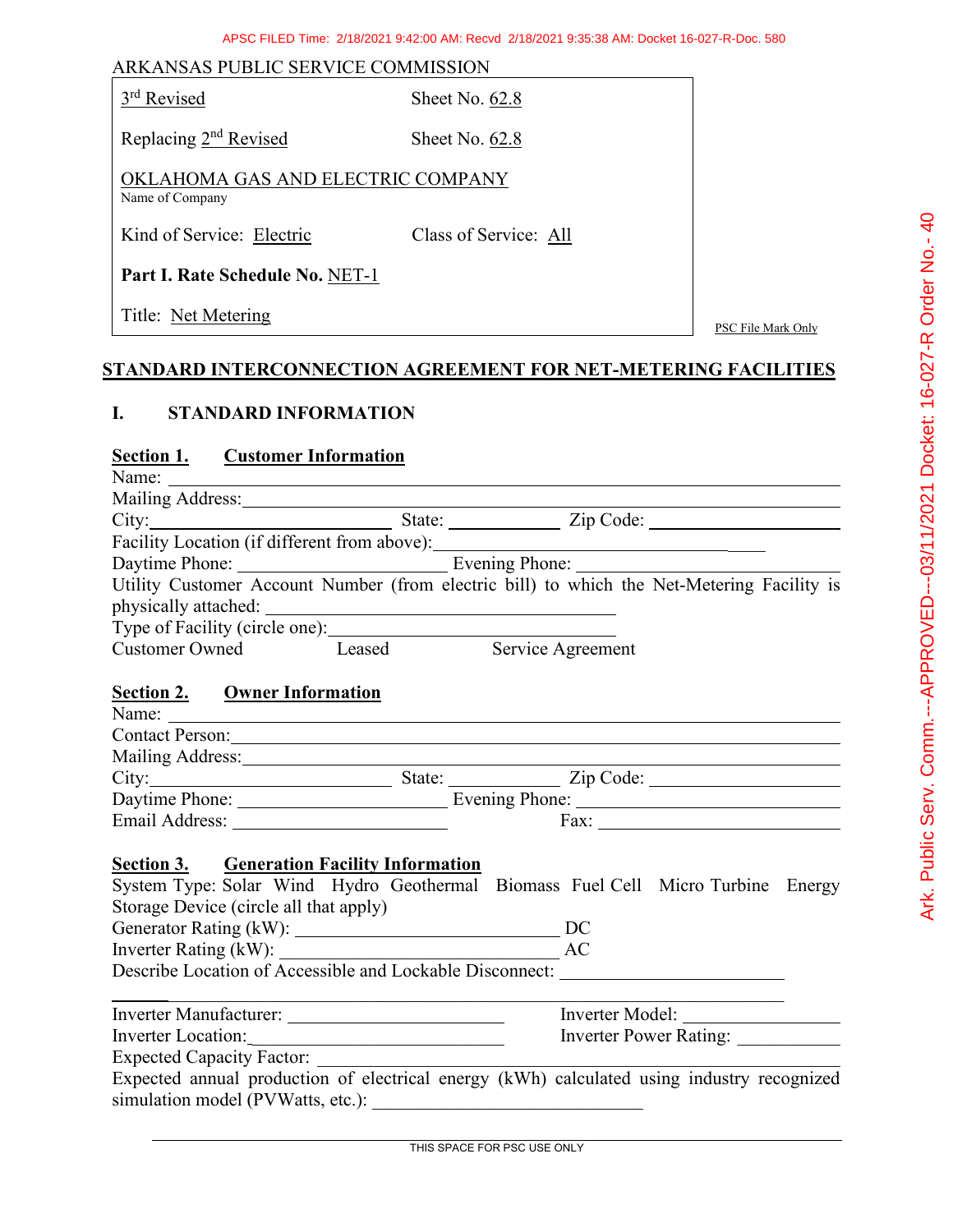| ARKANSAS PUBLIC SERVICE COMMISSION                                                                                                                                        |                                                                                                                                                                                                                                        |                           |
|---------------------------------------------------------------------------------------------------------------------------------------------------------------------------|----------------------------------------------------------------------------------------------------------------------------------------------------------------------------------------------------------------------------------------|---------------------------|
| 3rd Revised                                                                                                                                                               | Sheet No. 62.9                                                                                                                                                                                                                         |                           |
| Replacing 2 <sup>nd</sup> Revised                                                                                                                                         | Sheet No. 62.9                                                                                                                                                                                                                         |                           |
| OKLAHOMA GAS AND ELECTRIC COMPANY<br>Name of Company                                                                                                                      |                                                                                                                                                                                                                                        |                           |
| Kind of Service: Electric Class of Service: All                                                                                                                           |                                                                                                                                                                                                                                        |                           |
| Part I. Rate Schedule No. NET-1                                                                                                                                           |                                                                                                                                                                                                                                        |                           |
| Title: Net Metering                                                                                                                                                       |                                                                                                                                                                                                                                        | <b>PSC File Mark Only</b> |
| <b>Installation Information</b><br>Section 4.<br>Attach a detailed electrical diagram of the Net-Metering Facility.<br>Installed by:<br>Mailing Address: Mailing Address: |                                                                                                                                                                                                                                        |                           |
|                                                                                                                                                                           | City: State: <u>State:</u> Zip Code:                                                                                                                                                                                                   |                           |
|                                                                                                                                                                           | Daytime Phone: Installation Date: Installation Date:                                                                                                                                                                                   |                           |
| Section 5.<br><b>Certification</b>                                                                                                                                        | The system has been installed in compliance with the local Building/Electrical Code of<br>(City/County)                                                                                                                                |                           |
|                                                                                                                                                                           | Signed (Inspector): Date: Date: Date: Date: Date: Date: Charles of signature of inspector, a copy of the final inspection certificate may be attached.)                                                                                |                           |
| Signed (Owner if different from Customer): 1997                                                                                                                           | The system has been installed to my satisfaction and I have been given system warranty<br>information and an operation manual, and have been instructed in the operation of the system.<br>Signed (Net Metering Customer): Date: Date: | Date: $\qquad \qquad$     |
|                                                                                                                                                                           |                                                                                                                                                                                                                                        |                           |
| <b>E-mail Addresses for parties</b><br>Section 6.<br>Customer's e-mail address:<br>Owner's e-mail address (if different from Customer):<br>subject line).                 | Utility's e-mail address: RenewableEnergy@oge.com (Include the note "Net Metering" in the                                                                                                                                              |                           |
| Section 7.<br><b>Utility Verification and Approval</b>                                                                                                                    |                                                                                                                                                                                                                                        |                           |
|                                                                                                                                                                           |                                                                                                                                                                                                                                        |                           |

# **II. INTERCONNECTION AGREEMENT TERMS AND CONDITIONS**

| This Interconnection Agreement for Net-Metering Facilities ("Agreement") is made and entered |        |      |  |                            |           |  |
|----------------------------------------------------------------------------------------------|--------|------|--|----------------------------|-----------|--|
| into this                                                                                    | day of | . 20 |  | by Oklahoma Gas & Electric |           |  |
| ("Electric Utility") and                                                                     |        |      |  | ("Customer"), a            | (specify) |  |
| whether corporation or other) and                                                            |        |      |  | ("Owner"), a               | (specify) |  |

THIS SPACE FOR PSC USE ONLY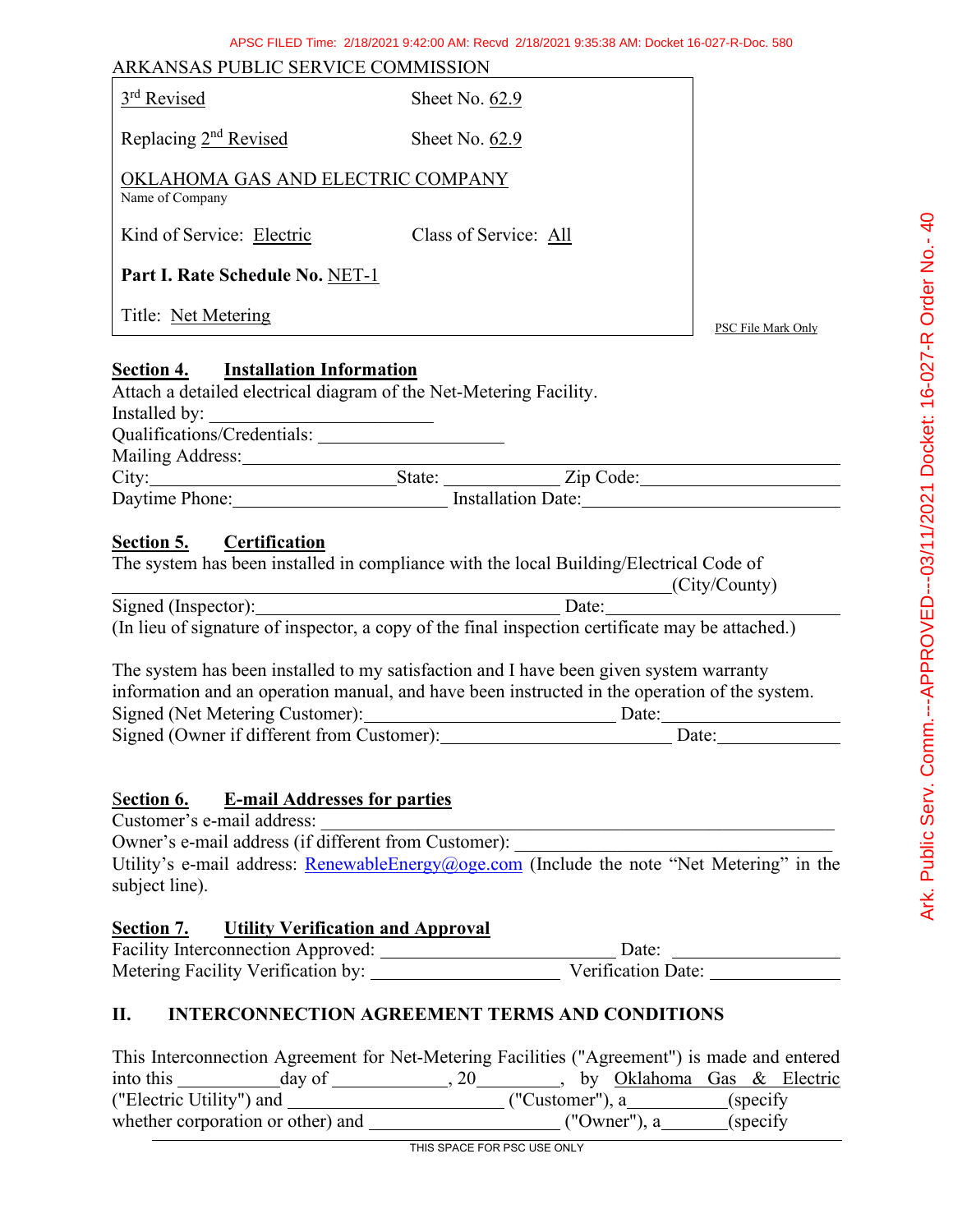| ARKANSAS PUBLIC SERVICE COMMISSION                   |                       |                    |  |
|------------------------------------------------------|-----------------------|--------------------|--|
| 3 <sup>rd</sup> Revised                              | Sheet No. 62.10       |                    |  |
| Replacing 2 <sup>nd</sup> Revised                    | Sheet No. $62.10$     |                    |  |
| OKLAHOMA GAS AND ELECTRIC COMPANY<br>Name of Company |                       |                    |  |
| Kind of Service: Electric                            | Class of Service: All |                    |  |
| Part I. Rate Schedule No. NET-1                      |                       |                    |  |
| Title: Net Metering                                  |                       | PSC File Mark Only |  |

whether corporation or other), each hereinafter sometimes referred to individually as "Party" or collectively as the "Parties". In consideration of the mutual covenants set forth herein, the Parties agree as follows:

### **Section 1. The Net-Metering Facility**

The Net-Metering Facility meets the requirements of Ark. Code Ann. § 23-18-603(8) and the Arkansas Public Service Commission's *Net-Metering Rules*.

### **Section 2. Governing Provisions**

The Parties shall be subject to the provisions of Ark. Code Ann. § 23-18-604 and the terms and conditions set forth in this Agreement, the Commission's *Net-Metering Rules*, the Commission's *General Service Rules*, and the Electric Utility's applicable tariffs.

#### **Section 3. Interruption or Reduction of Deliveries**

The Electric Utility shall not be obligated to accept and may require Customer to interrupt or reduce deliveries when necessary in order to construct, install, repair, replace, remove, investigate, or inspect any of its equipment or part of its system; or if it reasonably determines that curtailment, interruption, or reduction is necessary because of emergencies, forced outages, force majeure, or compliance with prudent electrical practices. Whenever possible, the Utility shall give the Customer reasonable notice of the possibility that interruption or reduction of deliveries may be required. Notwithstanding any other provision of this Agreement, if at any time the Utility reasonably determines that either the facility may endanger the Electric Utility's personnel or other persons or property, or the continued operation of the Customer's facility may endanger the integrity or safety of the Utility's electric system, the Electric Utility shall have the right to disconnect and lock out the Customer's facility from the Electric Utility's electric system. The Customer's facility shall remain disconnected until such time as the Electric Utility is reasonably satisfied that the conditions referenced in this Section have been corrected.

#### **Section 4. Interconnection**

Customer shall deliver the as-available energy to the Electric Utility at the Electric Utility's meter.

Electric Utility shall furnish and install a standard kilowatt hour meter. Customer shall provide and install a meter socket for the Electric Utility's meter and any related interconnection equipment per the Electric Utility's technical requirements, including safety and performance standards.

The customer shall submit a Standard Interconnection Agreement to the Electric Utility at least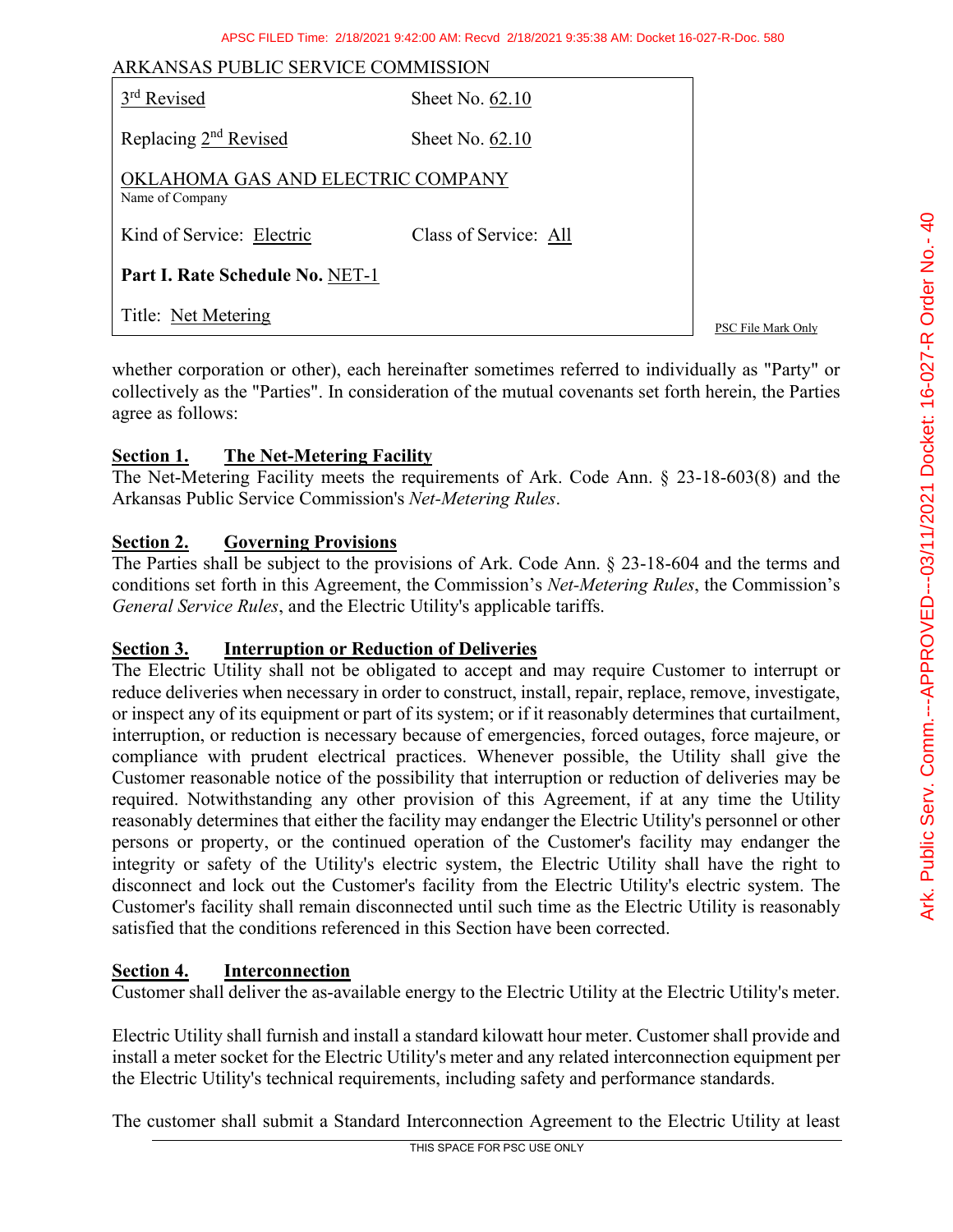| ARKANSAS PUBLIC SERVICE COMMISSION                   | APSC FILED Time: 2/18/2021 9:42:00 AM: Recyd 2/18/2021 9:35:38 AM: Docket 16-027-R-Doc. 580 |                    |
|------------------------------------------------------|---------------------------------------------------------------------------------------------|--------------------|
| 3 <sup>rd</sup> Revised                              | Sheet No. $62.11$                                                                           |                    |
| Replacing 2 <sup>nd</sup> Revised                    | Sheet No. $62.11$                                                                           |                    |
| OKLAHOMA GAS AND ELECTRIC COMPANY<br>Name of Company |                                                                                             |                    |
| Kind of Service: Electric                            | Class of Service: All                                                                       |                    |
| Part I. Rate Schedule No. NET-1                      |                                                                                             |                    |
| Title: Net Metering                                  |                                                                                             | PSC File Mark Only |

thirty (30) days prior to the date the customer intends to interconnect the Net-Metering Facilities to the utility's facilities. Part I, Standard Information, Sections 1 through 6 of the Standard Interconnection Agreement must be completed to be valid. The customer shall have all equipment necessary to complete the interconnection prior to such notification. If mailed, the date of notification shall be the third day following the mailing of the Standard Interconnection Agreement. The Electric Utility shall provide a copy of the Standard Interconnection Agreement to the customer upon request.

Following submission of the Standard Interconnection Agreement by the customer, the utility shall review the plans of the facility and provide the results of its review to the customer, in writing, within 30 calendar days. Any items that would prevent Parallel Operation due to violation of applicable safety standards and/or power generation limits shall be explained along with a description of the modifications necessary to remedy the violations.

If the Electric Utility's existing facilities are not adequate to interconnect with the Net-Metering Facility, the Customer shall pay the cost of additional or reconfigured facilities prior to the installation or reconfiguration of the facilities.

To prevent a Net-Metering Customer from back-feeding a de-energized line, the customer shall install a manual disconnect switch with lockout capability that is accessible to utility personnel at all hours. This requirement for a manual disconnect switch will be waived if the following three conditions are met: 1) The inverter equipment must be designed to shut down or disconnect and cannot be manually overridden by the customer upon loss of utility service; 2) The inverter must be warranted by the manufacturer to shut down or disconnect upon loss of utility service; and 3) The inverter must be properly installed and operated, and inspected and/or tested by utility personnel.

Customer, at customer's expense, shall meet all safety and performance standards established by local and national electrical codes including the National Electrical Code (NEC), the Institute of Electrical and Electronics Engineers (IEEE), the National Electrical Safety Code (NESC), and Underwriters Laboratories (UL).

Customer, at customer's expense, shall meet all safety and performance standards adopted by the utility and filed with and approved by the Commission that are necessary to assure safe and reliable operation of the Net Metering Facility to the utility's system.

Customer shall not commence Parallel Operation of the Net-Metering Facility until the Net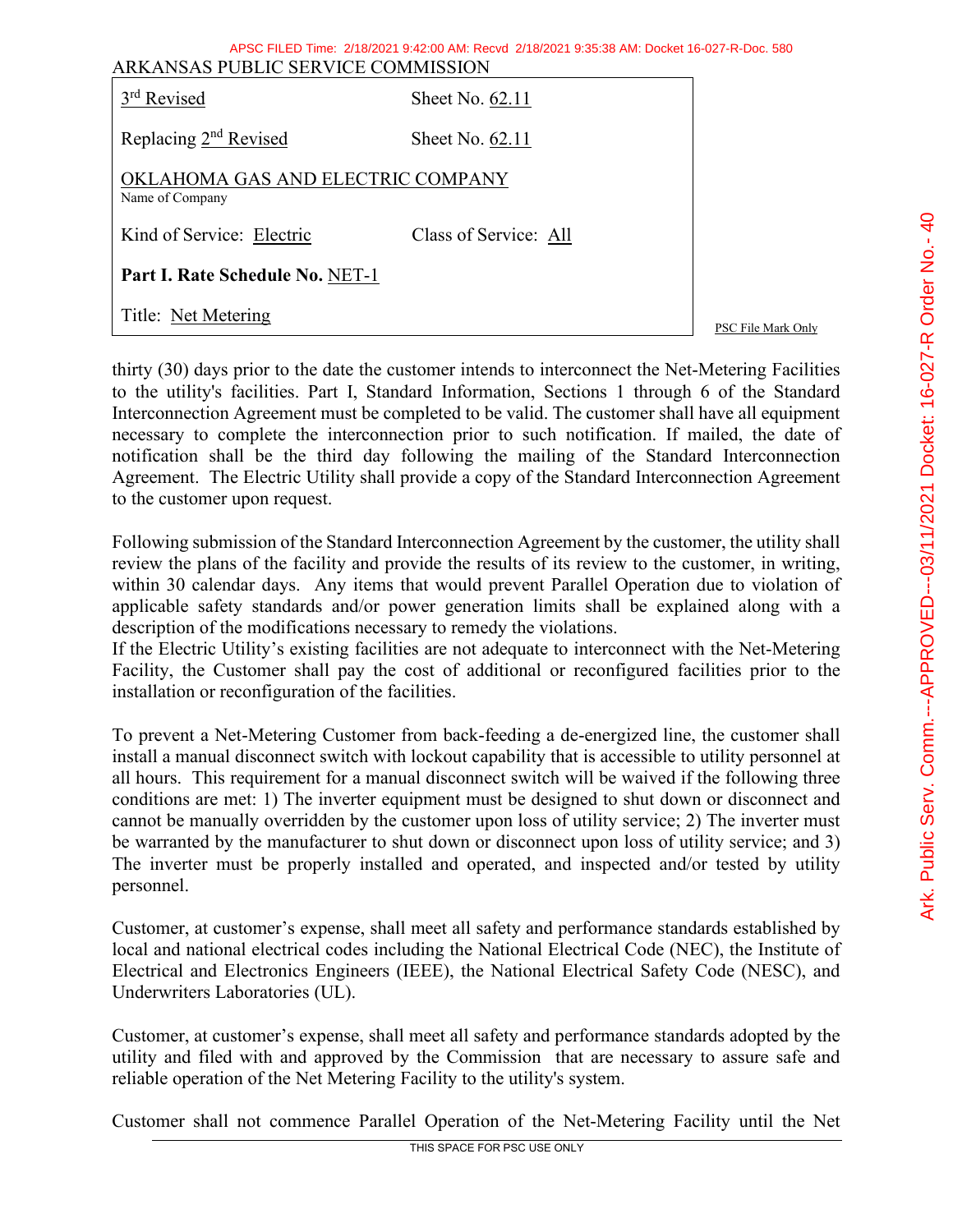| ARKANSAS PUBLIC SERVICE COMMISSION                   | APSC FILED Time: 2/18/2021 9:42:00 AM: Recyd 2/18/2021 9:35:38 AM: Docket 16-027-R-Doc. 580 |                    |
|------------------------------------------------------|---------------------------------------------------------------------------------------------|--------------------|
| 3 <sup>rd</sup> Revised                              | Sheet No. 62.12                                                                             |                    |
| Replacing 2 <sup>nd</sup> Revised                    | Sheet No. 62.12                                                                             |                    |
| OKLAHOMA GAS AND ELECTRIC COMPANY<br>Name of Company |                                                                                             |                    |
| Kind of Service: Electric                            | Class of Service: All                                                                       |                    |
| Part I. Rate Schedule No. NET-1                      |                                                                                             |                    |
| Title: Net Metering                                  |                                                                                             | PSC File Mark Only |

Metering Facility has been inspected and approved by the Electric Utility. Such approval shall not be unreasonably withheld or delayed. Notwithstanding the foregoing, the Electric Utility's approval to operate the Customer's Net-Metering Facility in parallel with the Utility's electrical system should not be construed as an endorsement, confirmation, warranty, guarantee, or representation concerning the safety, operating characteristics, durability, or reliability of the Customer's Net-Metering Facility.

# **Section 5. Modifications or Changes to the Net-Metering Facility Described in Part 1, Section 2**

Prior to being made, the Customer shall notify the Electric Utility of, and the Electric Utility shall evaluate, any modifications or changes to the Net-Metering Facility described in Part 1, Standard Information, Section 2 of the Standard Interconnection Agreement for Net-Metering Facilities. The notice provided by the Customer shall provide detailed information describing the modifications or changes to the Utility in writing, including a revised Standard Interconnection Agreement for Net-Metering Facilities that clearly identifies the changes to be made. The Electric Utility shall review the proposed changes to the facility and provide the results of its evaluation to the Customer, in writing, within thirty (30) calendar days of receipt of the Customer's proposal. Any items that would prevent Parallel Operation due to violation of applicable safety standards and/or power generation limits shall be explained along with a description of the modifications necessary to remedy the violations.

If the Customer makes such modification without the Electric Utility's prior written authorization and the execution of a new Standard Interconnection Agreement, the Electric Utility shall have the right to suspend Net-Metering service pursuant to the procedures in Section 6 of the Commission's General Service Rules.

A Net-Metering Facility shall not be modified or changed to generate electrical energy in excess of the amount necessary to offset all of the Net-Metering Customer requirements for electricity.

# **Section 6. Maintenance and Permits**

The customer shall obtain any governmental authorizations and permits required for the construction and operation of the Net-Metering Facility and interconnection facilities. The Customer shall maintain the Net-Metering Facility and interconnection facilities in a safe and reliable manner and in conformance with all applicable laws and regulations.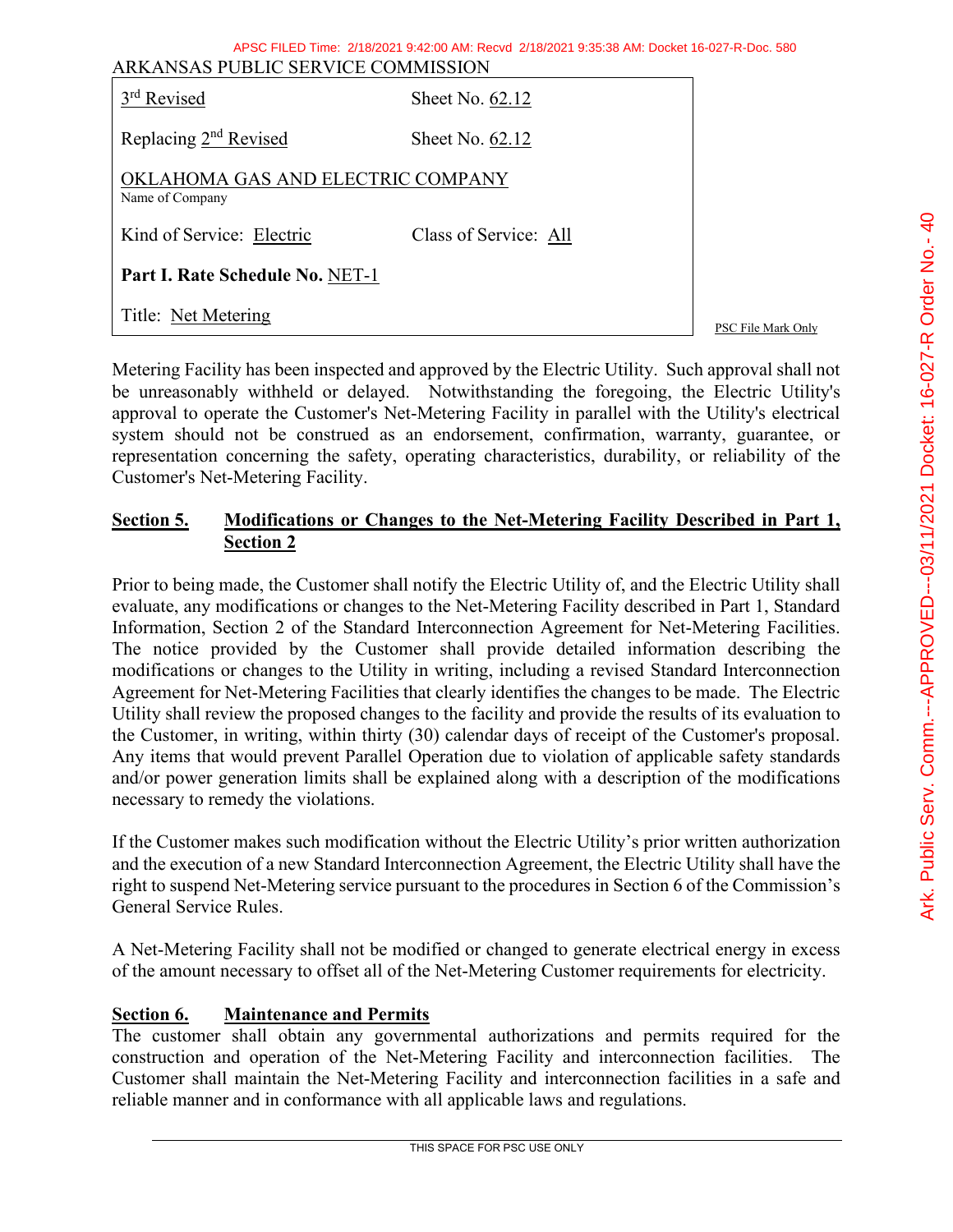| ARKANSAS PUBLIC SERVICE COMMISSION                   |                       |                    |
|------------------------------------------------------|-----------------------|--------------------|
| 3 <sup>rd</sup> Revised                              | Sheet No. 62.13       |                    |
| Replacing 2 <sup>nd</sup> Revised                    | Sheet No. 62.13       |                    |
| OKLAHOMA GAS AND ELECTRIC COMPANY<br>Name of Company |                       |                    |
| Kind of Service: Electric                            | Class of Service: All |                    |
| Part I. Rate Schedule No. NET-1                      |                       |                    |
| Title: Net Metering                                  |                       | PSC File Mark Only |

# **Section 7. Access to Premises**

The Electric Utility may enter the Customer's premises to inspect the Customer's protective devices and read or test the meter. The Electric Utility may disconnect the interconnection facilities without notice if the Electric Utility reasonably believes a hazardous condition exists and such immediate action is necessary to protect persons, or the Electric Utility's facilities, or property of others from damage or interference caused by the Customer's facilities, or lack of properly operating protective devices.

# **Section 8. Indemnity and Liability**

The following is Applicable to Agreements between the Electric Utility and to all Customers and Owners except the State of Arkansas and any entities thereof, local governments and federal agencies:

Each Party shall indemnify the other Party, its directors, officers, agents, and employees against all loss, damages, expense and liability to third persons for injury to or death of persons or injury to property caused by the indemnifying party's engineering, design, construction, ownership, maintenance or operations of, or the making of replacements, additions or betterment to, or by failure of, any of such Party's works or facilities used in connection with this Agreement by reason of omission or negligence, whether active or passive. The indemnifying Party shall, on the other Party's request, defend any suit asserting a claim covered by this indemnity. The indemnifying Party shall pay all costs that may be incurred by the other Party in enforcing this indemnity. It is the intent of the Parties hereto that, where negligence is determined to be contributory, principles of comparative negligence will be followed and each Party shall bear the proportionate cost of any loss, damage, expense and liability attributable to that Party's negligence. Nothing in this paragraph shall be applicable to the Parties in any agreement entered into with the State of Arkansas or any entities thereof, or with local governmental entities or federal agencies. Furthermore, nothing in this Agreement shall be construed to waive the sovereign immunity of the State of Arkansas or any entities thereof. The Arkansas State Claims Commission has exclusive jurisdiction over claims against the state.

Nothing in this Agreement shall be construed to create any duty to, any standard of care with reference to or any liability to any person not a Party to this Agreement. Neither the Electric Utility, its officers, agents or employees shall be liable for any claims, demands, costs, losses, causes of action, or any other liability of any nature or kind, arising out of the engineering, design, construction, ownership, maintenance or operation of, or the making of replacements, additions or betterment to, or by failure of, the Customer's facilities by the Customer or any other person or entity.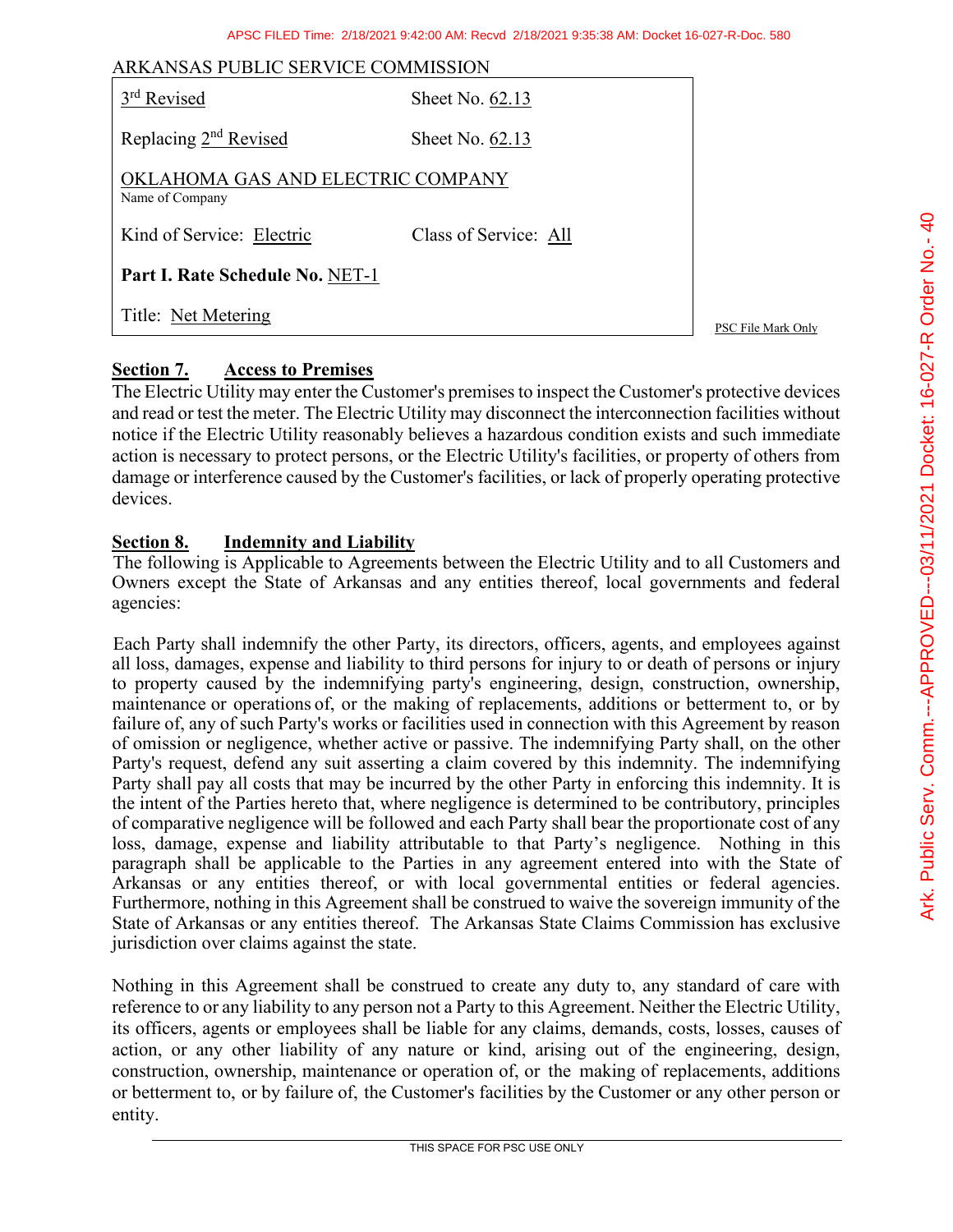| ARKANSAS PUBLIC SERVICE COMMISSION                   |                       |                    |  |
|------------------------------------------------------|-----------------------|--------------------|--|
| 3 <sup>rd</sup> Revised                              | Sheet No. 62.14       |                    |  |
| Replacing 2 <sup>nd</sup> Revised                    | Sheet No. 62.14       |                    |  |
| OKLAHOMA GAS AND ELECTRIC COMPANY<br>Name of Company |                       |                    |  |
| Kind of Service: Electric                            | Class of Service: All |                    |  |
| Part I. Rate Schedule No. NET-1                      |                       |                    |  |
| Title: Net Metering                                  |                       | PSC File Mark Only |  |

#### **Section 9. Notices**

The Net-Metering Customer shall notify the Electric Utility of any changes in the information provided herein.

All written notices shall be directed as follows:

Attention: Manager of Sales and Customer Support Oklahoma Gas & Electric PO Box 321 Oklahoma City, Oklahoma 73101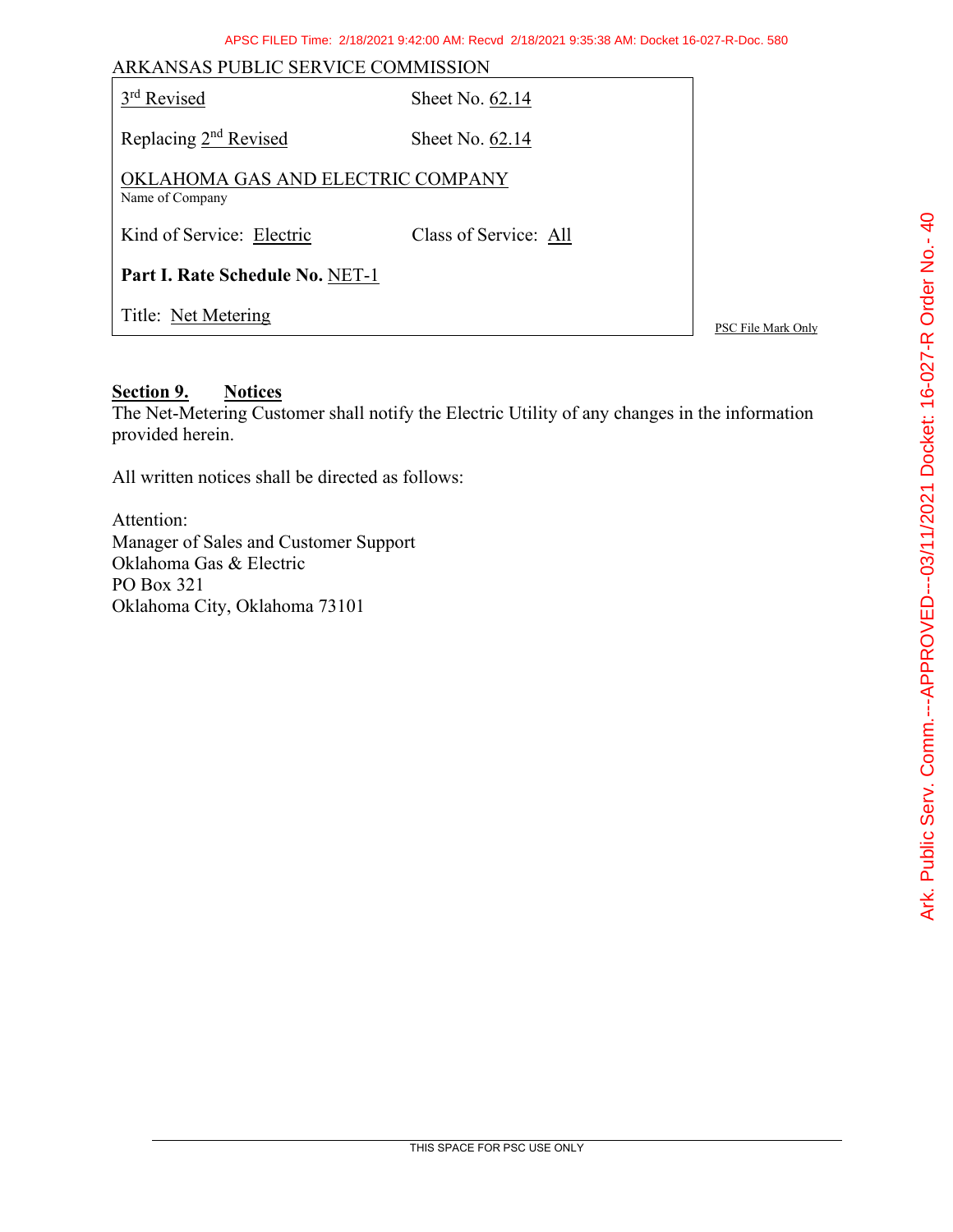| ARKANSAS PUBLIC SERVICE COMMISSION                   |                       |                    |
|------------------------------------------------------|-----------------------|--------------------|
| 3 <sup>rd</sup> Revised                              | Sheet No. 62.15       |                    |
| Replacing 2 <sup>nd</sup> Revised                    | Sheet No. 62.15       |                    |
| OKLAHOMA GAS AND ELECTRIC COMPANY<br>Name of Company |                       |                    |
| Kind of Service: Electric                            | Class of Service: All |                    |
| Part I. Rate Schedule No. NET-1                      |                       |                    |
| Title: Net Metering                                  |                       | PSC File Mark Only |
| Attention:<br>[Customer]                             |                       |                    |
|                                                      |                       |                    |
|                                                      |                       |                    |
| Email Address:                                       |                       |                    |

Customer notices to Electric Utility shall refer to the Customer's electric service account number set forth in Section 1 of this Agreement.

#### **Section 10. Term of Agreement**

The term of this Agreement shall be the same as the term of the otherwise applicable standard rate schedule. This Agreement shall remain in effect until modified or terminated in accordance with its terms or applicable regulations or laws.

#### **Section 11. Assignment**

This Agreement and all provisions hereof shall inure to and be binding upon the respective Parties hereto, their personal representatives, heirs, successors, and assigns. The Customer and/or Owner shall not assign this Agreement or any part hereof without the prior written consent of the Electric Utility, and such unauthorized assignment may result in termination of this Agreement.

#### **Section 12. Net-Metering Customer and Owner Certification**

I hereby certify that all of the information provided in this Agreement is true and correct, to the best of my knowledge, and that I have read and understand the Terms and Conditions of this Agreement.

| Signature (Customer):                         | Date: |  |
|-----------------------------------------------|-------|--|
| Signature (Owner if different from Customer): | Date: |  |

IN WITNESS WHEREOF, the Parties have caused this Agreement to be executed by their duly authorized representatives.

| Dated<br>this | ua |  |
|---------------|----|--|
|---------------|----|--|

THIS SPACE FOR PSC USE ONLY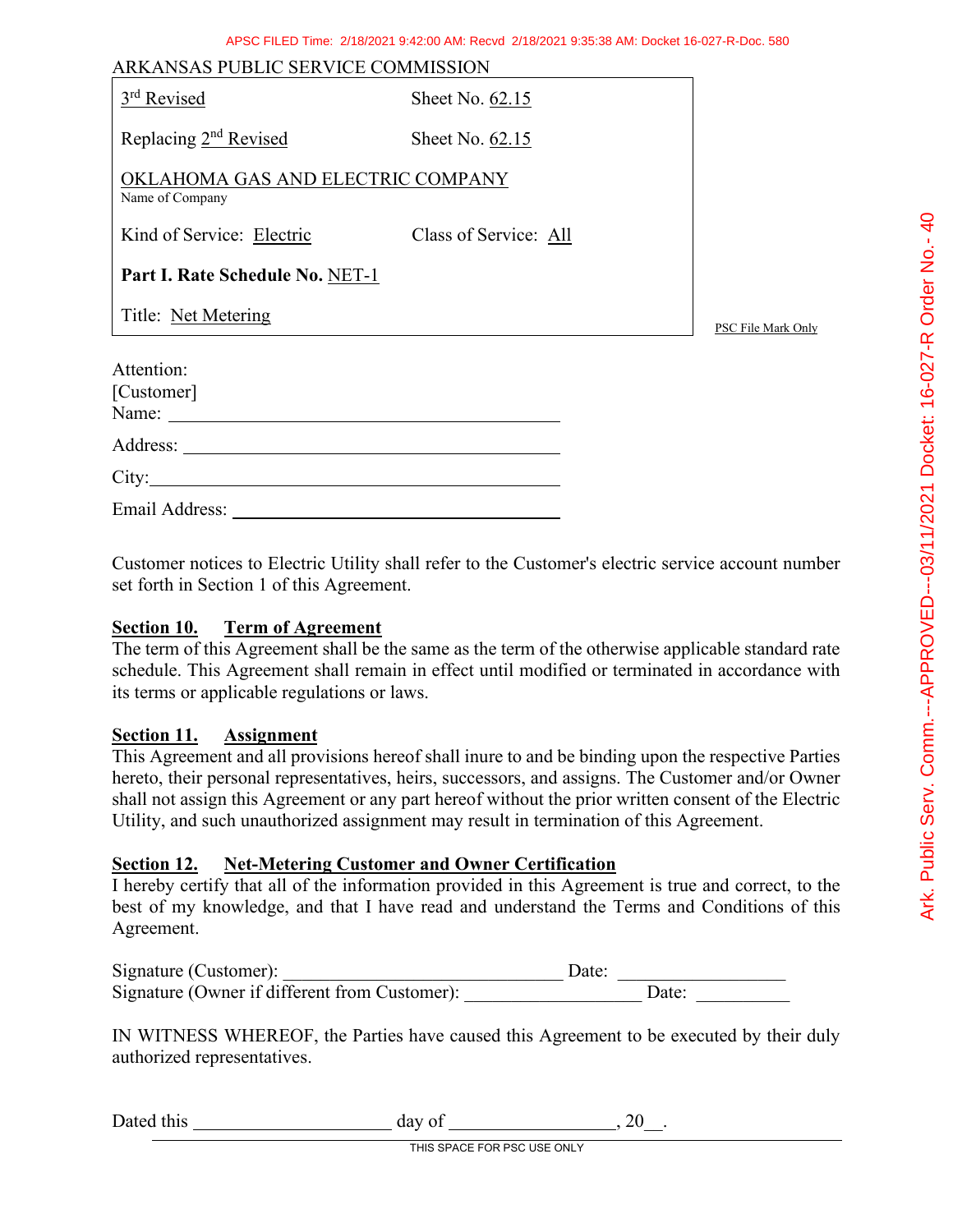| ARKANSAS PUBLIC SERVICE COMMISSION                   |                       |                    |  |  |
|------------------------------------------------------|-----------------------|--------------------|--|--|
| 3rd Revised                                          | Sheet No. $62.16$     |                    |  |  |
| Replacing 2 <sup>nd</sup> Revised                    | Sheet No. $62.16$     |                    |  |  |
| OKLAHOMA GAS AND ELECTRIC COMPANY<br>Name of Company |                       |                    |  |  |
| Kind of Service: Electric                            | Class of Service: All |                    |  |  |
| Part I. Rate Schedule No. NET-1                      |                       |                    |  |  |
| Title: Net Metering                                  |                       | PSC File Mark Only |  |  |
|                                                      |                       |                    |  |  |

# **Customer: Electric Utility:**

| Mailing Address:<br><u> 1989 - Johann Stoff, amerikansk politiker (* 1908)</u>                                                            | Mailing Address:<br><u> 1989 - Johann Stoff, deutscher Stoff, der Stoff, der Stoff, der Stoff, der Stoff, der Stoff, der Stoff, der S</u> |
|-------------------------------------------------------------------------------------------------------------------------------------------|-------------------------------------------------------------------------------------------------------------------------------------------|
| <u> 1989 - Johann Barn, mars ann an t-Amhain ann an t-Amhain ann an t-Amhain ann an t-Amhain an t-Amhain ann an t-</u><br>E-mail Address: | E-mail Address:                                                                                                                           |
| the control of the control of the control of the control of the control of the control of<br>Third Party Owner (if applicable):           | the control of the control of the control of the control of the control of the control of                                                 |
|                                                                                                                                           |                                                                                                                                           |
|                                                                                                                                           |                                                                                                                                           |
| Mailing Address:<br><u> 1989 - Johann John Stone, markin film yn y brening yn y brening y brening yn y brening y brening yn y brenin</u>  |                                                                                                                                           |
| E-mail Address:                                                                                                                           |                                                                                                                                           |